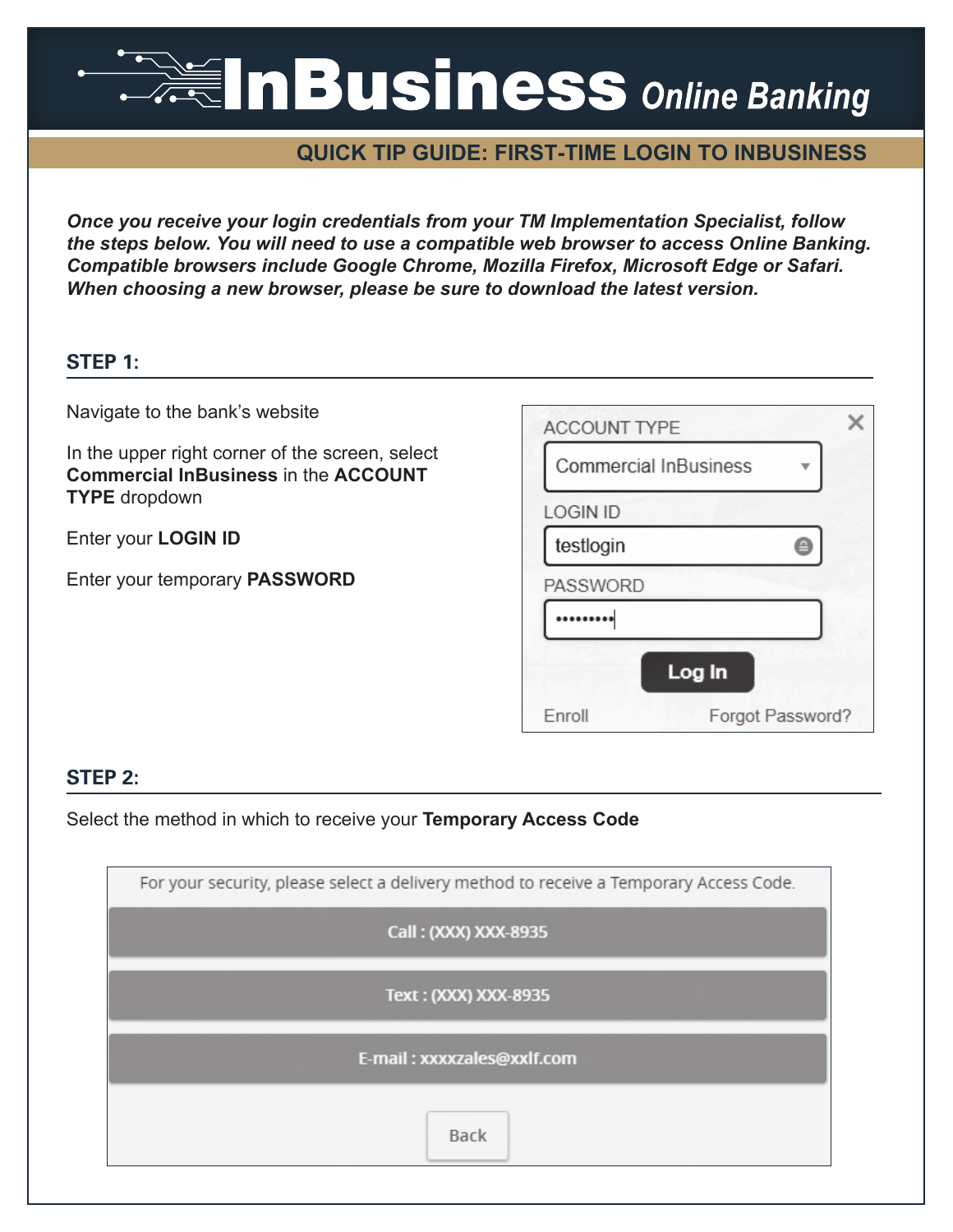## **STEP 3:**

Enter your Secure Access Code Enter your Secure Access Code Select **Submit** 312753 Submit **Back** 

## **STEP 4:**

## Select **Submit Profile**

*NOTE: The information on this page cannot be edited. Users are setup without Address information. The information is not required despite the asterisks next to each field*

| Incorrect information? After the enrollment, you can update<br>information through the online banking under the Services tab and<br>selecting My Info. Or, you may call us at 877-280-1863 and we can |  |  |  |
|-------------------------------------------------------------------------------------------------------------------------------------------------------------------------------------------------------|--|--|--|
|                                                                                                                                                                                                       |  |  |  |
| update this for you.                                                                                                                                                                                  |  |  |  |
| First Name *<br>Middle Name<br>Prefix                                                                                                                                                                 |  |  |  |
| Test                                                                                                                                                                                                  |  |  |  |
| Last Name *<br>Suffix                                                                                                                                                                                 |  |  |  |
| User                                                                                                                                                                                                  |  |  |  |
| Email Address *                                                                                                                                                                                       |  |  |  |
|                                                                                                                                                                                                       |  |  |  |
|                                                                                                                                                                                                       |  |  |  |
|                                                                                                                                                                                                       |  |  |  |
| Address 1 *                                                                                                                                                                                           |  |  |  |
|                                                                                                                                                                                                       |  |  |  |
| Address 2                                                                                                                                                                                             |  |  |  |
|                                                                                                                                                                                                       |  |  |  |
| Country *                                                                                                                                                                                             |  |  |  |
|                                                                                                                                                                                                       |  |  |  |
| Select Country                                                                                                                                                                                        |  |  |  |
|                                                                                                                                                                                                       |  |  |  |
| Phone Country *                                                                                                                                                                                       |  |  |  |
| Select Country                                                                                                                                                                                        |  |  |  |
| Home Phone *<br>Work Phone *                                                                                                                                                                          |  |  |  |
|                                                                                                                                                                                                       |  |  |  |
|                                                                                                                                                                                                       |  |  |  |
| <b>Submit Profile</b><br><b>Back to Login</b>                                                                                                                                                         |  |  |  |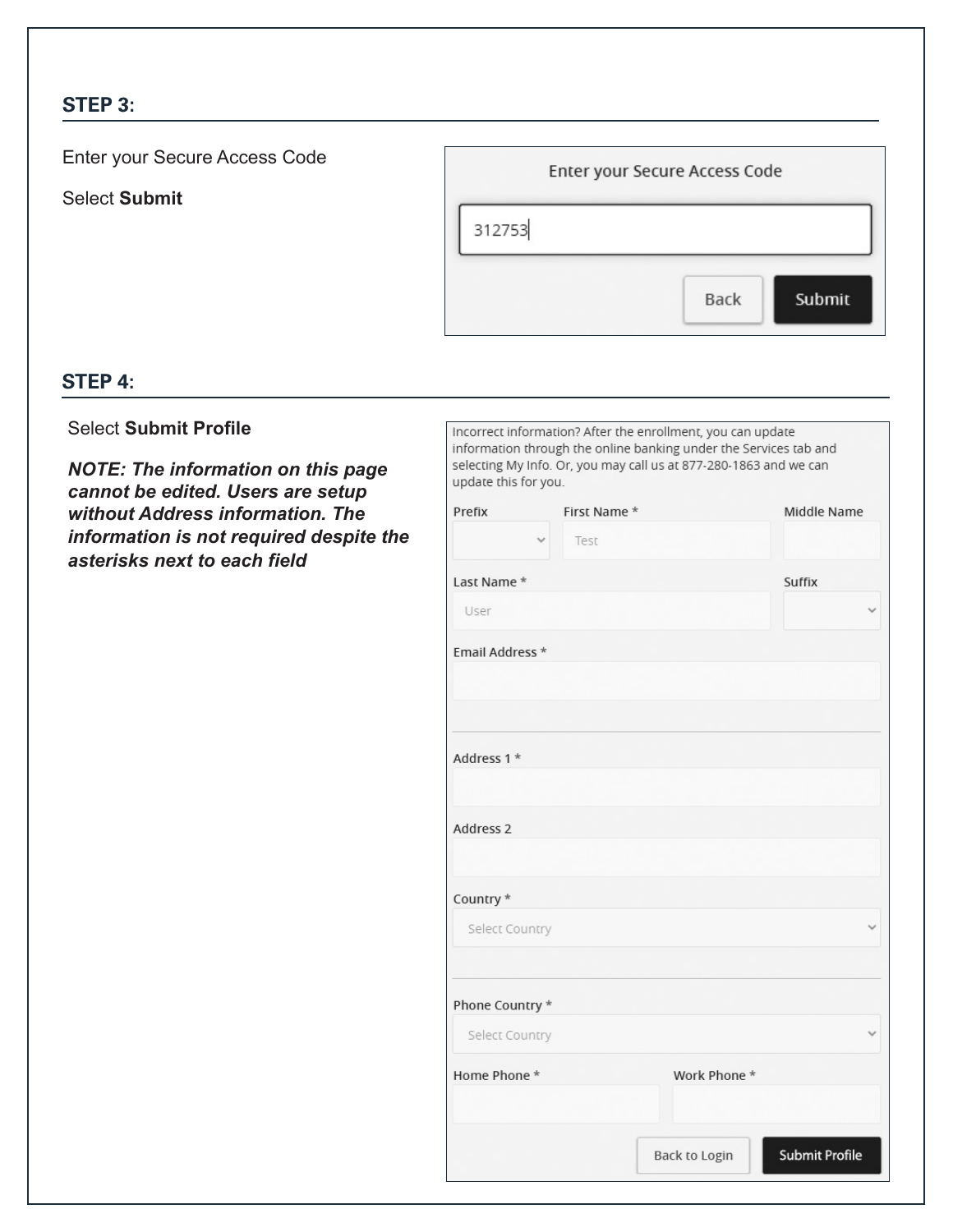## **STEP 5:**

Enter your temporary password into **Password** field

Using the provided password requi select your new password and enter the **New Password** and **Confirm New Your Password** fields

Select **Submit**

| to the <b>Old</b>       | Please set your new password:                               |  |  |  |  |
|-------------------------|-------------------------------------------------------------|--|--|--|--|
| irements,<br>er it into | Old Password                                                |  |  |  |  |
| <b>New</b>              | New Password                                                |  |  |  |  |
|                         | Confirm New Password                                        |  |  |  |  |
|                         | Password must be at least 8 characters long.                |  |  |  |  |
|                         | Password can be no more than 24 characters long.            |  |  |  |  |
|                         | Password must contain a minimum of 1 numbers                |  |  |  |  |
|                         | Password must contain a minimum of 1 lower case characters. |  |  |  |  |
|                         | Password must contain a minimum of 1 upper case characters. |  |  |  |  |
|                         | Password may not contain the following characters <> & \/.  |  |  |  |  |
|                         | Password may not be the same as last 1 passwords.           |  |  |  |  |
|                         |                                                             |  |  |  |  |
|                         | <b>Back</b><br>Submit                                       |  |  |  |  |

## **STEP 6:**

Review your **Master Treasury Management Services Agreement**

Select **I Accept** after scrolling to the bottom of the agreement

| <b>Disclaimers</b>         |  | I Do Not Accept | I Accept |  |
|----------------------------|--|-----------------|----------|--|
| Master Treasury Management |  |                 |          |  |
| Services Agreement         |  |                 |          |  |
|                            |  |                 |          |  |
|                            |  |                 |          |  |
|                            |  |                 |          |  |